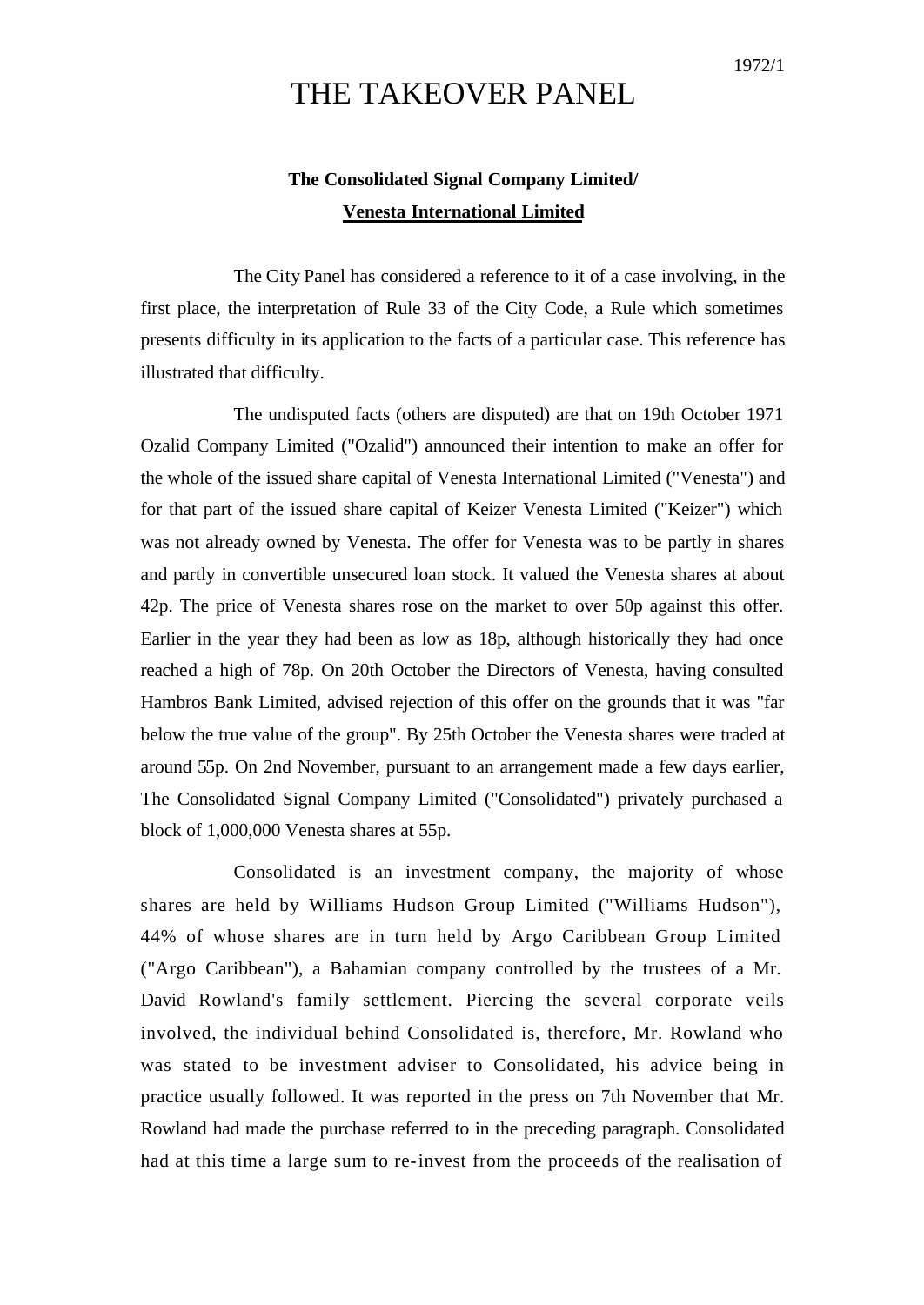another investment. Between 2nd and 9th November Consolidated bought further Venesta shares on the market totalling in all 130,000 shares at 54p. It was stated by a director of Consolidated that the investment in Venesta was, compared with their other investments, a very substantial one.

On 17th November the Boards of Norcros Limited ("Norcros"), Venesta and Keizer announced that terms had been agreed in principle for offers to be made by Norcros for the Venesta and Keizer capitals. These offers, which were to be recommended by the boards of Venesta and Keizer, were partly in shares and partly in unsecured loan stock and the Venesta offer valued the Venesta shares at approximately 52p. Following this announcement Consolidated had, as later appeared, bought Venesta shares actively in the market at prices ranging from 50-56p.

On 29th November the brokers to Consolidated announced that Consolidated had acquired over 10% of the Venesta capital. They consequently became "associates" within the meaning of the Code. On 26th November the Norcros offer document was posted and on 9th December Ozalid anno unced that its offers had lapsed. On 15th December Consolidated announced in the press that they together with an institutional associate had acquired 24% of the issued capital of Venesta and that they regarded the Norcros offer as inadequate and intended to refuse it. The Board of Norcros immediately issued an announcement challenging the Consolidated statement. This announcement played down the value of the Venesta shares and stated that the Norcros offer would not be increased: it would however be declared unconditional if acceptances in respect of more than 50% of the Venesta shares were received by 17th December. Consolidated continued its active purchases of Venesta and by 17th December they, together with associates, had acquired just over 50% of the issued capital at prices ranging up to 57p. On that date Consolidated's brokers announced that Consolidated and their associates had acquired what was described as "legal control" of Venesta.

In the meantime Consolidated, when they had acquired over 10% of the Venesta capital, had consulted the Panel executive. They assured the Director General that they had no commercial relationship with Venesta, that they regarded the Norcros offer as inadequate and had no intention of accepting it and that they wished to buy further shares in the market to protect the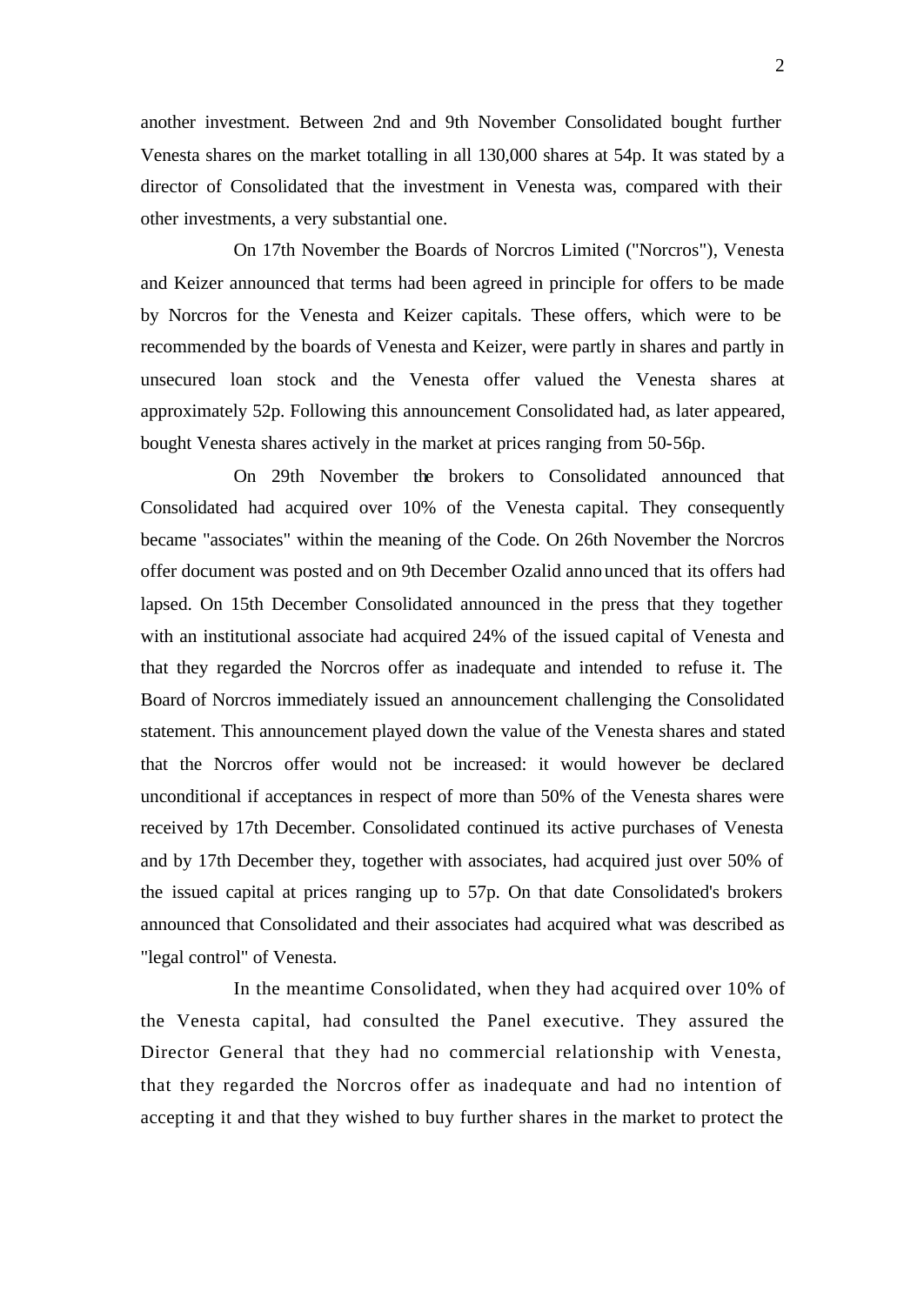investment which they had by this time established but that they were uncertain of their position under Rule 33 of the Code. They said that they did not intend to make an offer themselves. The Panel executive ruled that Rule 33 did not restrict a shareholder whose inherent interest was no different from that of any other shareholder and that there was no objection under the Rule to the purchase of shares to protect an investment or to encourage a higher offer. On 14th December they again consulted the Panel executive and were told that the rules did not forbid purchases over 50%.

For the removal of doubt it is perhaps convenient at this point to make clear the status of rulings at the executive level. In the normal course they become immediately effective and if several rulings are given in the same sense on some point of general interest but without particular publicity, a Practice Note may be issued explaining the view taken. If immediately appealed: against the matter is in suspense pending the hearing of the appeal which we always seek to arrange with the utmost expedition. If the appeal is not successful, or if there is no appeal, the ruling stands. If, however, it later turns out that the ruling was obtained by the concealment of material facts or by misrepresentation, then, as is the case with any court or tribunal, either the Panel executive or the full Panel can set it a side with retroactive effect. This would be the case with the executive ruling now under review, or indeed with our own decision upon it.

It is precisely because some such allegation was made in the present case that the full Panel has felt it necessary to give such anxious and prolonged consideration to this matter.

The suggestion that the Consolidated purchases of Venesta shares were not being made purely for investment purposes seems first to have been made in an article in The Observer on 28th November - that was two days after the ruling by the Panel executive. This article specifically alleged that Mr. Rowland had intended to make a bid for Venesta himself in mid 1972 "by which time he expected to have completed the revamp of his master company, Williams Hudson". The article stated that Mr. Rowland had said that "there are lots of areas where Venesta and Hudson overlap, on top of which Venesta is well off for assets, Rowland's staple diet". The article went on to say that it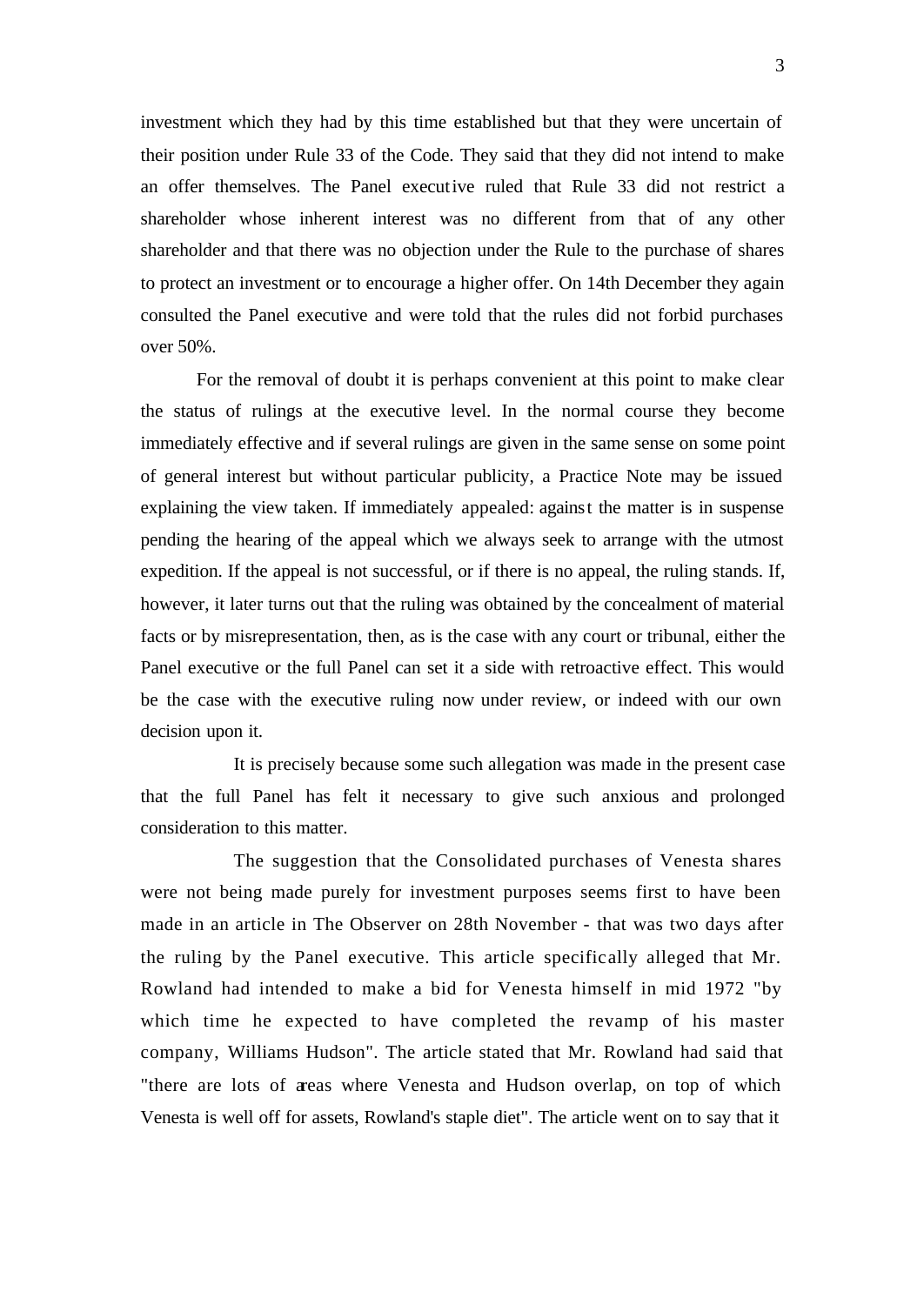was because Hudson and Venesta had things in common that Rowland had bought his Venesta stake not through his private company, Argo Caribbean, but through the Williams Hudson offshoot Consolidated "which is little more than a cash deposit box these days". Until the hearing before us the article was never formally contradicted.

Venesta, no doubt encouraged by this article, on 20th December asked that the whole matter should be referred to the full Panel. This was of course after Consolidated had, in reliance on the Panel executive's ruling, purchased their holding of Venesta shares. Venesta had therefore to ask for a ruling which would have retroactive effect. This they did ask for on the ground that the Panel executive had been misled; that Consolidated's objective had always been to obtain control of Venesta and that this was a commercial rather than an investment objective. They contended that the spirit and rules of the Code had been "openly flouted". They also argued that irrespective of any ulterior motive a purchaser of shares on the market who, whether in a bid situation or not, had as his objective obtaining control of the company whose shares he was buying must, if he did by such purchases obtain control make an offer for the remaining shares. This on the ground that to stop at the purchase of 51% must inevitably result in the 49% minority shareholders being left, so to speak, out in the cold and would neglect the Code's requirement that all shareholders should be treated equally. They referred in particular to shareholders who had accepted the bid by Norcros and who were therefore unable to sell their shares in the market during the time when Consolidated and its associates were buying shares.

The full Panel has given careful consideration to all their submissions. We can say at once that we are clear that the present Rules do not impose any obligation on an individual who has acquired control by a series of purchases in the market to endeavour to obtain the remaining shares. There have been many cases in the past where control has been acquired in this way, without any offer being made to the rest of the sha reholders. We therefore reject this general proposition as a ground of appeal against the executive ruling.

The allegation that the executive was deliberately misled and the Code flouted is however a grave matter and manifestly within our jurisdiction to consider. We must reiterate that any such allegation, if established, would certainly be a ground on which a ruling, whether at the executive or at the full Panel level, would be set a side. Moreover we reserve the right fully to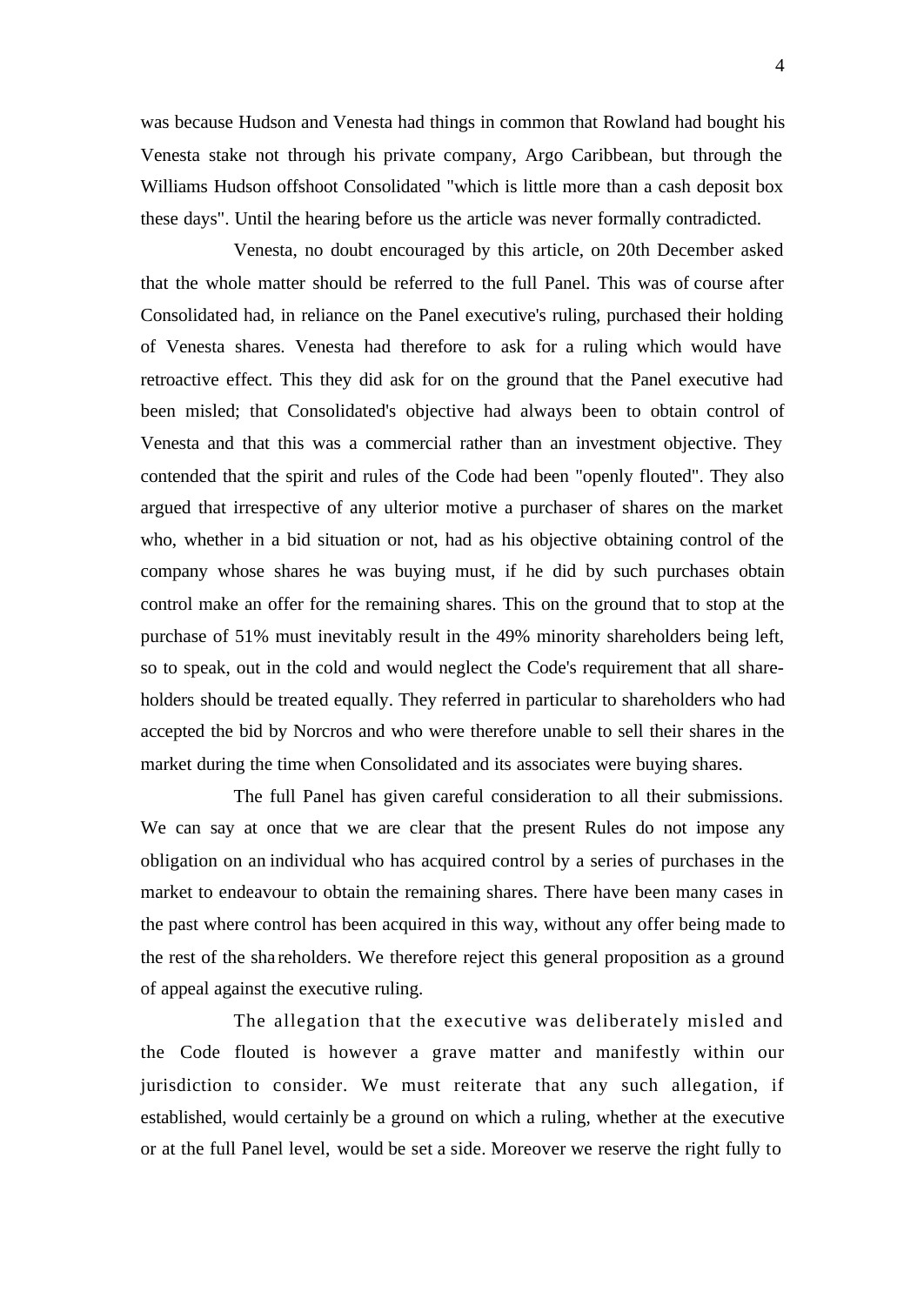5

investigate and probe into any such allegation which is responsibly put before us. The onus of establishing such a position must, however, lie upon the party alleging it and it is in the nature of things not an easy one to discharge. Venesta has not succeeded in discharging it in the present case.

In view of the fact that Venesta relied in part on the allegations contained in The Observer article, however, we thought it right to invite Mr. Rowland to appear and to invite Consolidated to produce the relevant minute book and papers. Mr. Rowland has specifically denied that he had any ulterior motive apart from that of securing a profit on his investment in purchasing Venesta shares. It was not the case that he contemplated a commercial link between Venesta and Williams Hudson: in fact the two companies had little in common. He specifically assured us that the allegation in the article was untrue. The large purchases which Consolidated and their associates made on 16th and 17th December were occasioned by the unexpected announcement on the 15th that the Norcros offer would go unconditional upon receipt of over 50% acceptances. He thought the shares worth substantially more than the Norcros offer and did not wish to be locked into a minority position. Venesta's representatives had a full opportunity of questioning Mr. Rowland or of calling contradictory evidence. As it is, on the information before us, his evidence remains uncontradicted. It supports the factual basis on which the Panel executive gave its ruling. Mr. Rowland expressly acknowledged his obligation towards the minority shareholders of Venesta. The appeal by Venesta fails.

Before leaving the matter we must, however, make some general observations on the application of Rule 33. The Rule is inevitably imprecise and flexible so as to deal with developing bid situations. Those affected by it are invited to consult the Panel and when they do they may have to be given advice or a ruling which will be unknown to the other parties concerned in the take-over situation since to disclose the intended action (which the Panel had sanctioned as legitimate) before it had been taken might give others an unfair advantage or result in some distortion of the market. We wish therefore to make more generally clear to all concerned what we regard as the normal application of the Rule.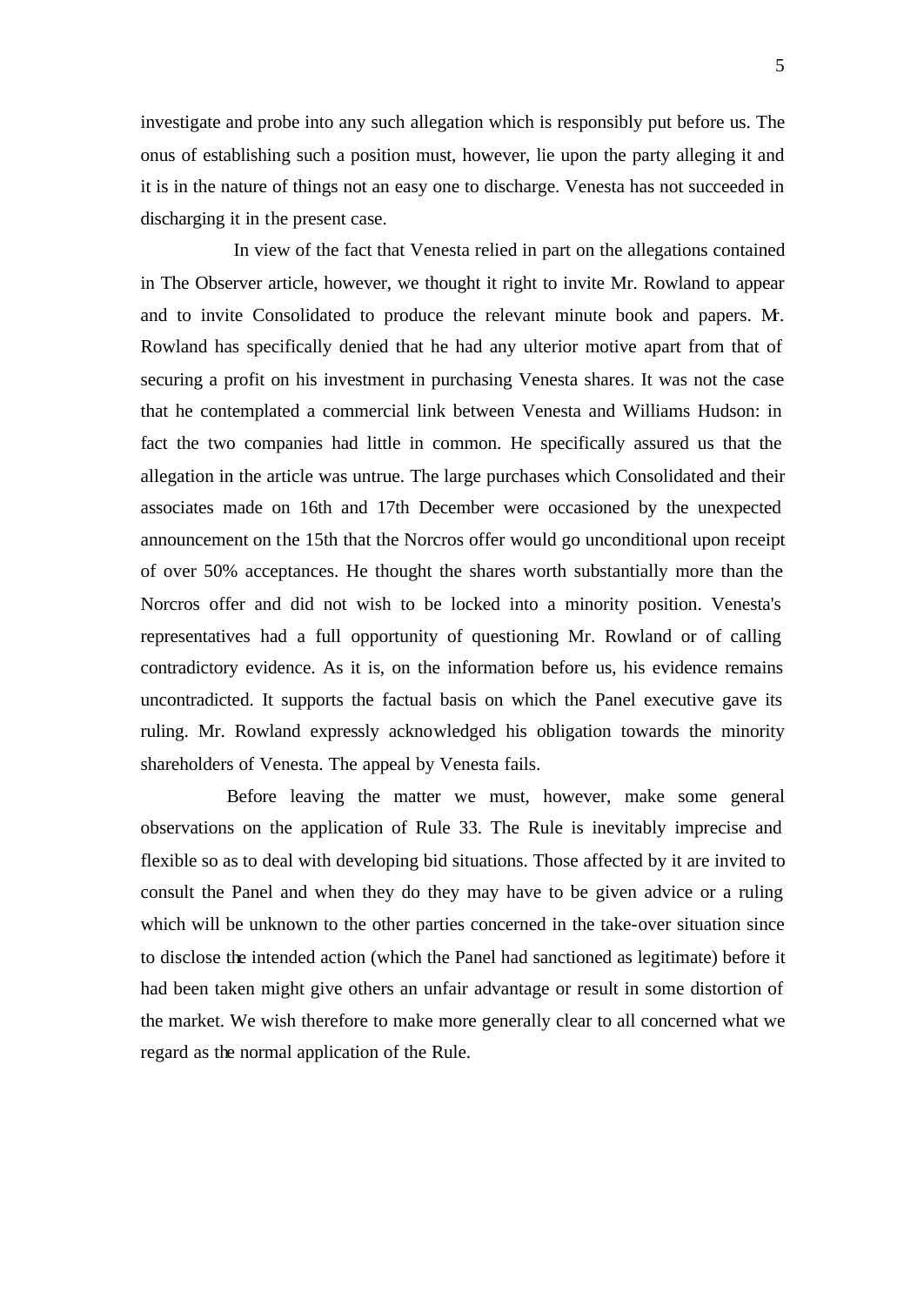Basically Rule 33 is intended to prevent the frustration of a bona fide offer by a third party whose interests are not shared by the general body of shareholders of an offeree company. Where the third party purchases shares to protect his investment or in the hope of securing an increased offer or a better competing offer his interest is identical with that of the other shareholders - to secure a higher value for, or a growing stream of dividends from, his shares. Where, however, his purchases are intended either wholly or partly to protect or promote some other interest he may have - for instance an existing trading relationship with the offeree company which he suspects might be detrimentally affected by any transfer of control - the position is different. That is an ulterior purpose in which the rest of the shareholders have no interest and the achievement of which would not necessarily bring them any benefit. The Panel executive have on more than one occasion had to warn purchasers off the market if we may use such an expression, because they felt that the purchases were inspired by some such commercial or ulterior purpose which was of no common interest to shareholders as a whole and which might in fact be injurious to such shareholders if it resulted in the frustration of what would otherwise have seemed an attractive offer. Equally the Panel executive has on a number of occasions ruled that purchases by a director or large shareholder in the offeree company in order to fight off an unwelcome bid in the bona fide belief that it was inadequate or otherwise against the interests of the general body of shareholders were permissible under the Rules although the result was to defeat the offer.

The Panel, whilst hoping that these general examples will assist those concerned, realises that in some cases an assessment has to be made, sometimes with inadequate material and generally without consulting other parties, of the motives and intentions behind the actions of those whose purchases on the market are in question. Whilst defence againstan inadequate bid is one thing, the frustration of a bid for other than investment reasons is another. But the elucidation and establishment of the true motive underlying a transaction is often difficult and sometimes impossible. This sort of situation will no doubt be considered by the City Working Party. In the meantime we think it right to say that the Panel consider that in the case where a third party intervenes in a bid situation for an offeree company, in which prior to the announcement of the offer he had no interest, the Rule would justify the executive